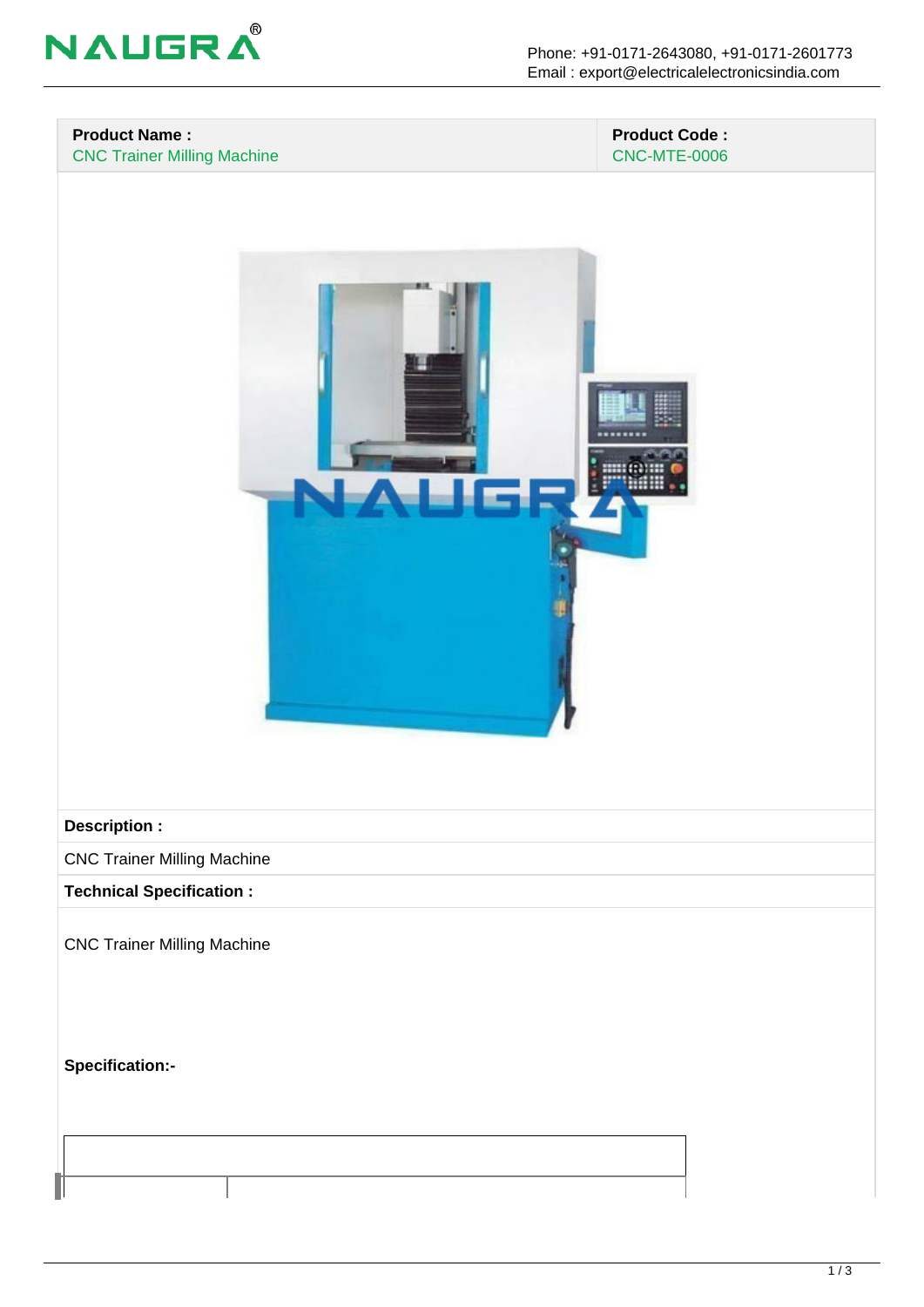

| \$adde200 mm X 600 mm                               |                                                       |
|-----------------------------------------------------|-------------------------------------------------------|
| No. width of T slot 3/12/28mm,                      |                                                       |
| Max safe load on table 100 Kg.                      |                                                       |
|                                                     |                                                       |
|                                                     | <b>Traxis stato</b> mm, Y Axis 150 mm, Z-Axis 300 mm, |
|                                                     | pistance from Table to Spindle face 200 mm            |
|                                                     |                                                       |
| Cettion Balles dRates 01 - 4000 mm/min,             |                                                       |
| Rapid feed Rates X, Y, Z Axis 2/2/2m/min            |                                                       |
|                                                     |                                                       |
| Speedle8Rat4000 rpm, Max Power 3 HP.                |                                                       |
|                                                     |                                                       |
|                                                     | <b>\$angle Tool, Manual Tool Changing System</b>      |
|                                                     |                                                       |
| Rositianoiyng $\pm 0.05$ , Repeatability $\pm 0.05$ |                                                       |